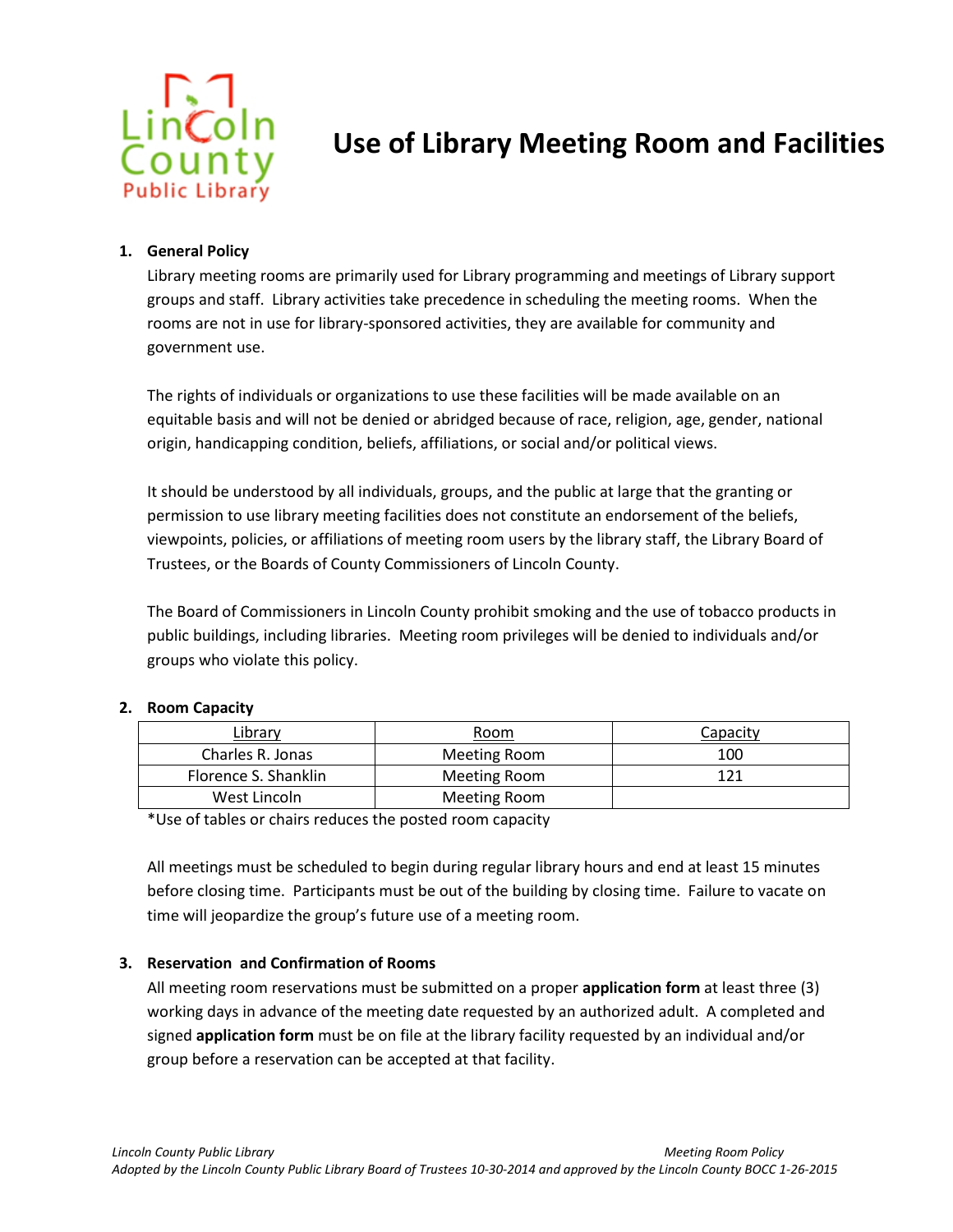Reservations for meeting rooms will be scheduled as equitably as possible on a first-come, first served basis to ensure that all groups and individuals will have access to library meeting facilities.

The library reserves the right to reassign a group to an alternate room if necessary for logistical reasons.

# **Library programs and activities will always receive first priority for meeting room and equipment use.**

All meetings must be open and free to the public without discrimination.

# **4. Responsibilities/Liability**

Upon filling out an **application form** the individual or group is agreeing to the following responsibilities:

- Proper conduct of those attending the meeting.
- Cleaning the room at the conclusion of the meeting.
- Expenses of any damages to library property.

The adult who signs the **application form** and the adult who signs the **acceptance form** when the room is opened for the meeting are jointly and individually liable for damages sustained by the county and for violations of these regulations during the use of library meeting facilities. Events in the library meeting rooms must not disrupt other uses of the library or disturb other library users.

Parents attending an event in the meeting room may not leave children under the age of 12 unattended in the Library.

The library will not be held liable for personal injuries sustained while using meeting rooms. The library is also not responsible for materials, equipment, or other personal belongs left in meeting rooms by users and/or attendees.

All materials must be removed from the meeting rooms by all users at the end of a meeting unless permission to do otherwise has been granted by the Director and/or his/her designee.

Individuals or groups having members under the legal age of eighteen (18) are permitted to use library meeting rooms, but the **application form** and the **acceptance form** for a reservation must be signed by a sponsoring adult who agrees to be legally responsible according to this policy.

# **5. Closing Procedure**

The adult who reserves and/or signs for a meeting room must do the following:

- Notify library staff at the end of the meeting
- Provide the total number in attendance at the meeting
- Wait until the room has been inspected by the library staff before leaving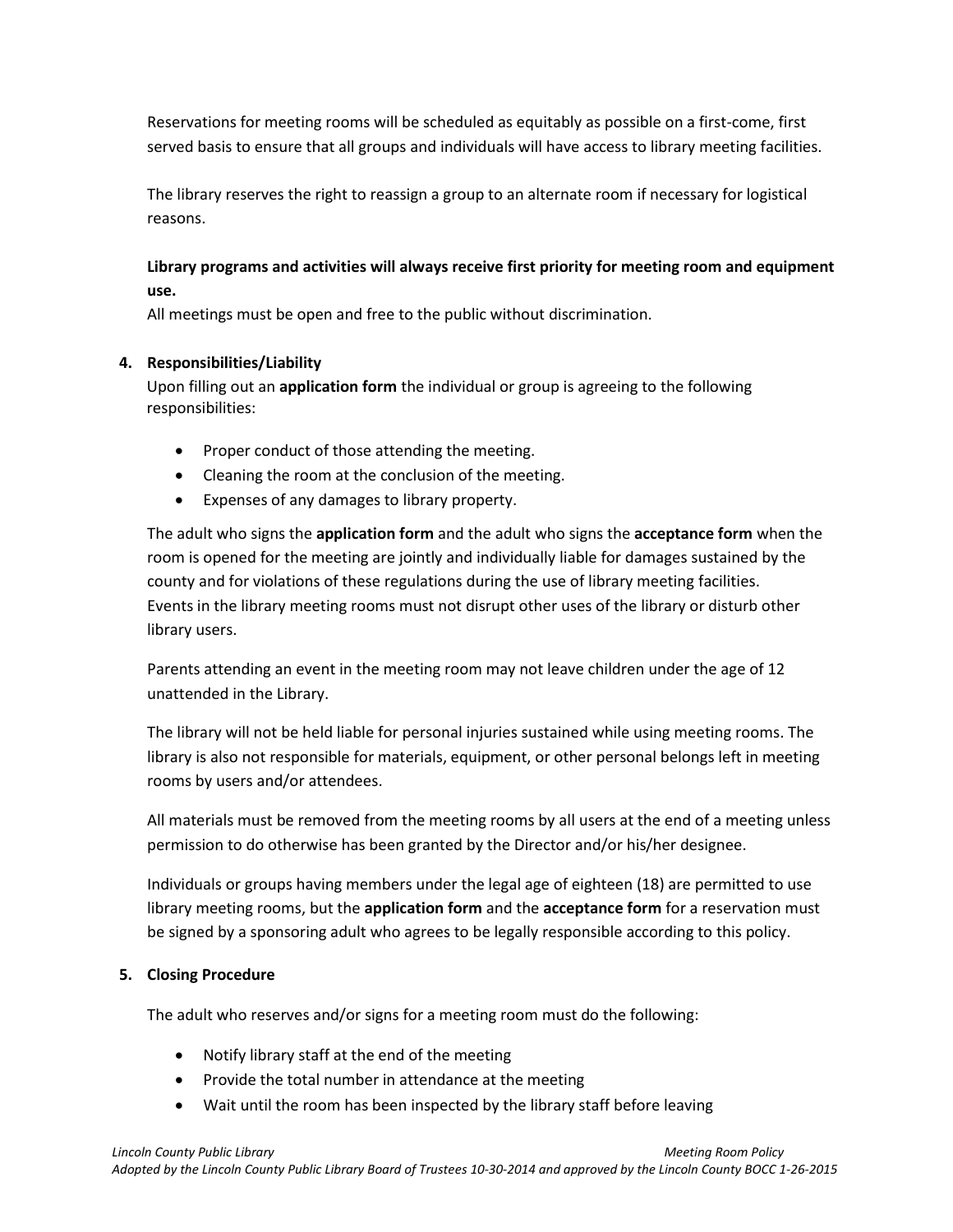## **6. Publicity**

All meeting room users – especially those who wish to distribute publicity for a meeting to be held at the library – must make meeting or program sponsorship clear, provide a telephone number and address for the sponsoring agent or group in their publicity and/or advertisement.

Neither the name nor the address of the library may be used as the official address or headquarters of any individual and/or organization.

The library staff is not responsible for providing information about any scheduled meeting.

Any user who repeatedly fails to properly inform its target audience may have meeting room privileges denied.

**Before publicizing that any meeting or series of meetings will be held at the library, it is imperative that a reservation for all dates be officially confirmed by the library.**

## **7. Access**

The Director, designated library staff member, or appropriate county official is authorized to have access to any meeting solely to determine that it is lawful and in compliance with the regulations of this policy.

# **8. Code of Conduct**

The Director or designated library staff member is authorized to deny or to terminate use of the library meeting rooms to individuals or groups who violate any of the library's policies and procedures, including the **Library's Code of Conduct**.

One warning to cease such activity would normally be issued but action to deny or to terminate the use of the meeting room may be taken without any warning. Any appeals of such action may be made to the Library Board of Trustees. The decisions of the Library Board are final.

Meeting room users may not affix posters, banners, signs, etc. to meeting room walls, doors, ceilings or library property without permission from a Branch Manager.

Organizations using the library meeting rooms may serve refreshments as long as they limited to non‐alcoholic beverages and finger foods.

Programs may not disrupt use of the library. In all cases, loud noises (i.e., music or singing) may not emanate beyond the walls of the meeting room. If noise disrupts the library, the Director or designated library staff member will issue a warning that such noise is a violation of the **Library's Code of Conduct Policy**. If an appropriate reduction in the volume level is not made immediately by the group, then the meeting may be terminated and future use denied.